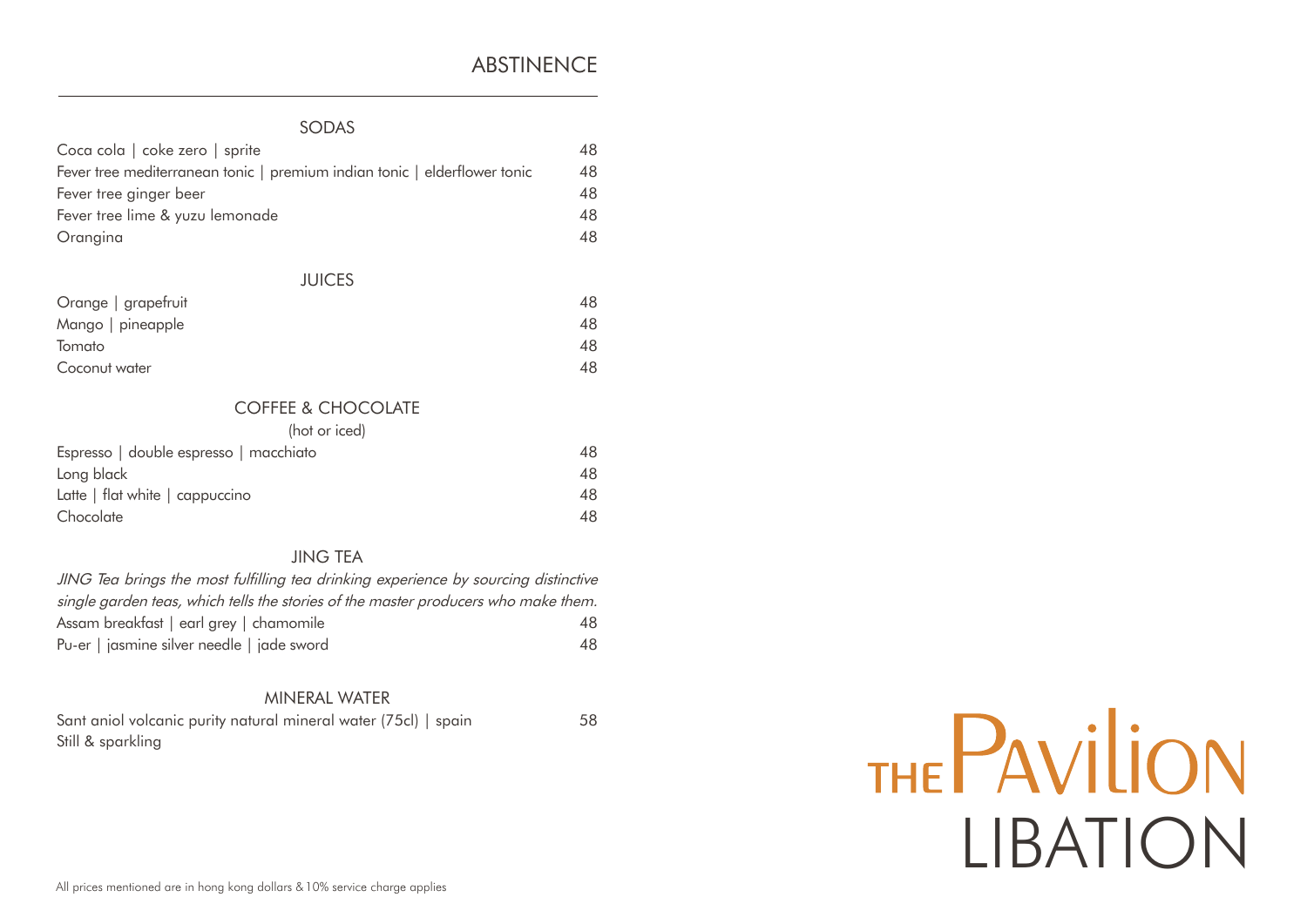

ABSTINENCE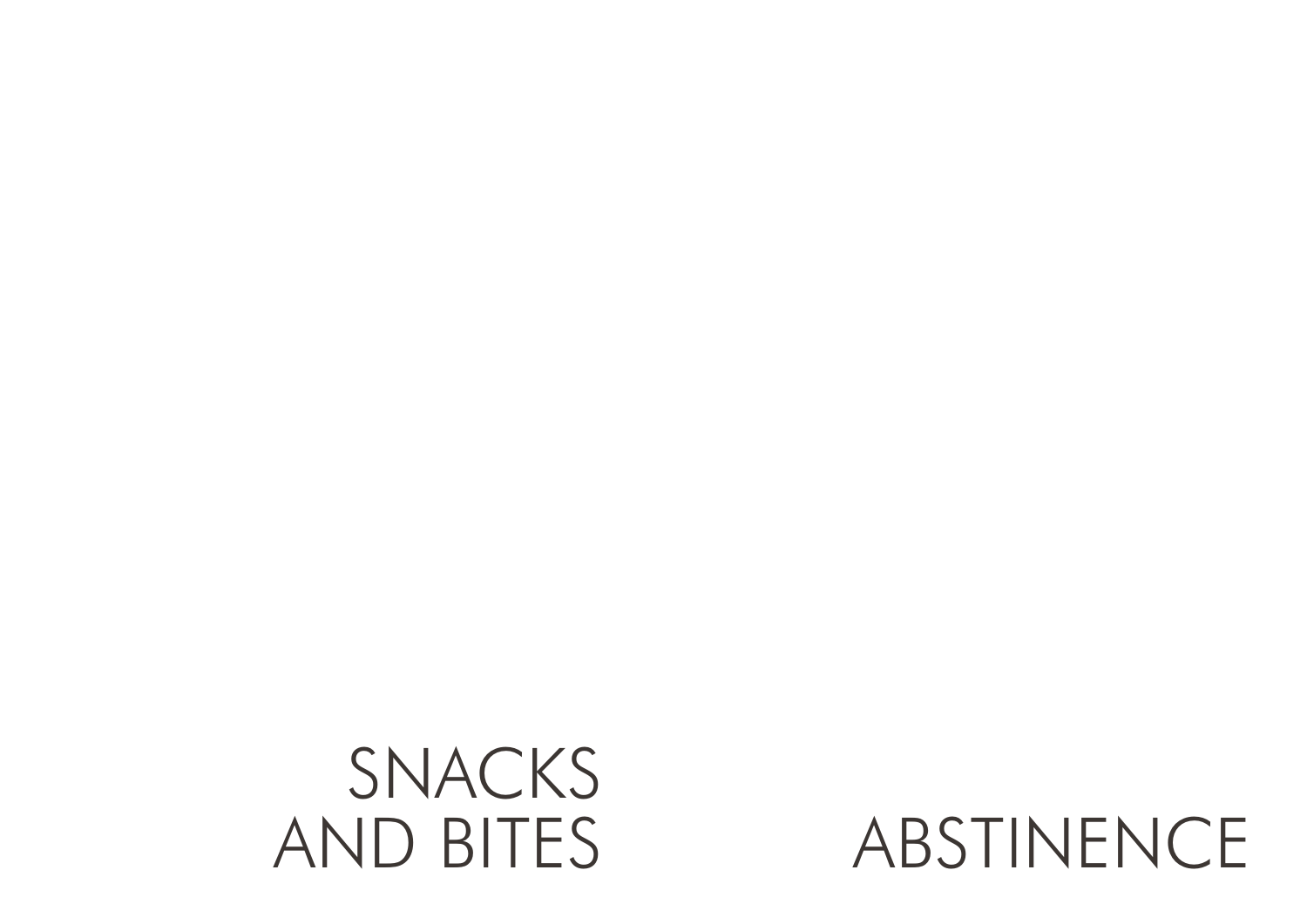WINE

### **WHITE**

| <b>FRANCE   BURGUNDY</b><br>2017 Domaine Nicolas Rossignol Bourgogne Blanc   Chardonnay          | 158   678 |
|--------------------------------------------------------------------------------------------------|-----------|
| SPAIN   GALICIA<br>2020 Pazo das Bruxas Familia Torres D.O. Rias Baixas   Albarino               | 88   448  |
| <b>ITALY   TUSCANY</b><br>2018 Cappella Sant'Andrea Vernaccia di San Gimignano DOCG   Vemaccia   | 138   588 |
| AUSTRIA   KAMPTAL<br>2019 Hiedler 'Langenloiser Urgestein'   Riesling                            | 128   538 |
| NEW ZEALAND   MARLBOROUGH<br>2021 Mahi   Sauvignon Blanc                                         | 98   438  |
| <b>RED</b>                                                                                       |           |
| <b>FRANCE   BURGUNDY</b><br>2017 Domaine David Duband Hautes-Cotes de Nuits   Pinot Noir         | 158   658 |
| FRANCE   BORDEAUX<br>2016 Ch. Magnan la Gaffeliere St-Emilion Grand Cru   Merlot, Cabernet Franc | 168   668 |
| <b>ITALY   SICILY</b><br>2020 Cusumano   Nero d'Avola                                            | 98   408  |
| AUSTRALIA   CLARE VALLEY<br>2017 Pikes 'Los Companeros'   Shiraz, Tempranillo                    | 98   438  |
| <b>DESSERT</b>                                                                                   |           |
| <b>FRANCE   SOUTHWEST</b><br>2019 Domaine Cauhape, Jurancon 'Ballet d'Octobre'   Petit Manseng   | 98   368  |
| <b>ITALY   PIEDMONT</b><br>2020 G.D. Vajra Moscato d'Asti   Moscato                              | 118   488 |

# CHEESE & COLD CUT PLATTERS

#### Served with house pickles, fruit jam & breads

| Small share | choice of 2 cheese & 2 cold cuts | 208 |
|-------------|----------------------------------|-----|
| Big share   | choice of 4 cheese & 4 cold cuts | 348 |

#### CHEESE COLD CUTS French brie

Comte St. maure de touraine Mimolette

#### Jambon de bayonne Spanish air-dried beef Saucisson Pork rillettes

BITES

| <b>Burrata</b>                        | 118 |
|---------------------------------------|-----|
| Tomato & basil pesto                  |     |
| Homemade hummus                       | 98  |
| Extra virgin olive oil, za'atar spice |     |
| Chili & lemongrass chicken wings      | 98  |
| Spicy sauce                           |     |
| Fried falafel bites                   | 98  |
| Basil pesto, smoked chili mayo        |     |
| Sweet potato fries                    | 98  |
| Aioli & ketchup                       |     |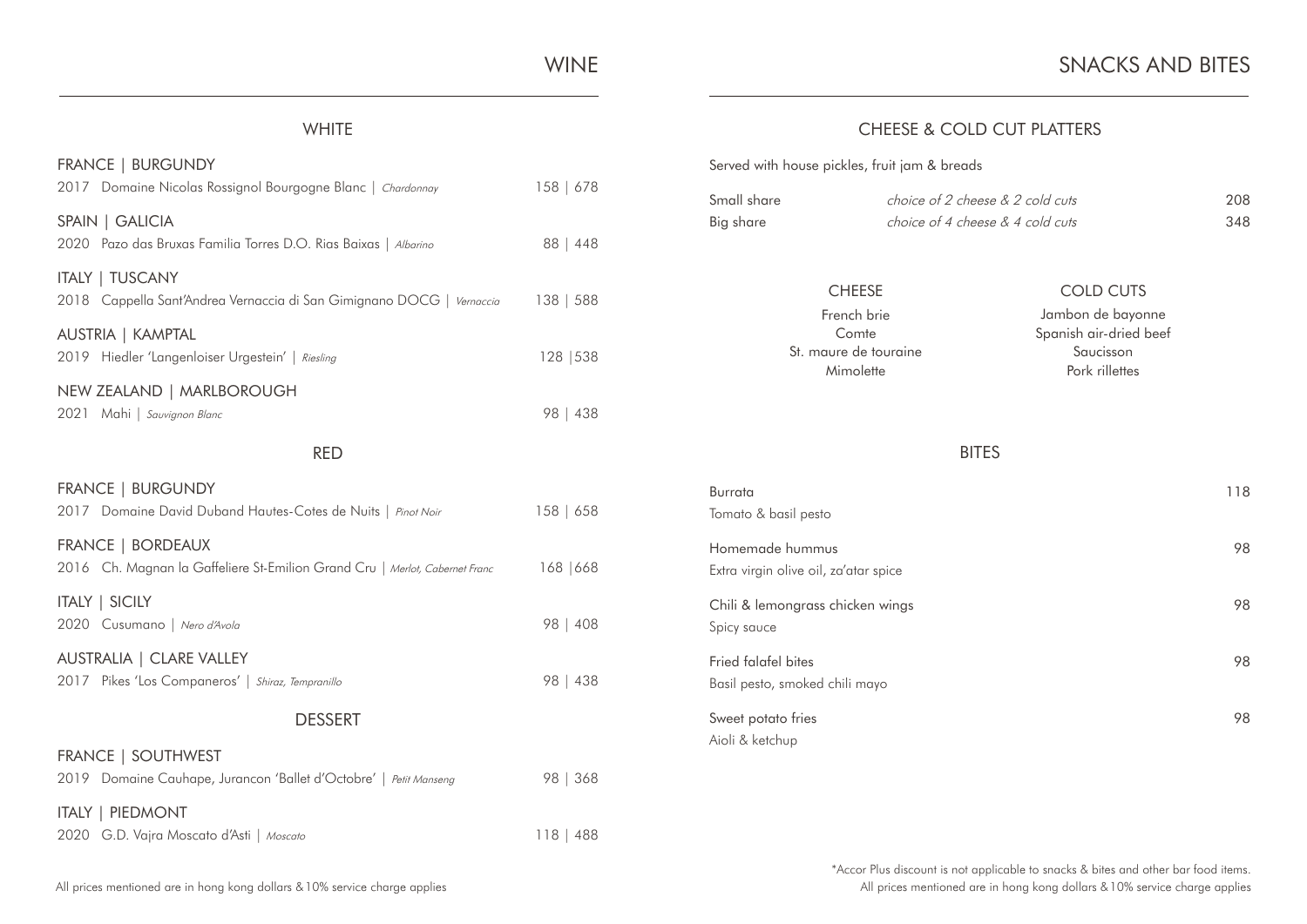# CHAMPAGNE & SPARKLING

#### FRANCE | CHAMPAGNE

| NV. | Louis Roederer 'Collection 242'   Chardonnay, Pinot Noir, Pinot Meunier | 158   688   |
|-----|-------------------------------------------------------------------------|-------------|
|     | NV A.R Lenoble Rose Terroirs 'Mag 14'   Chardonnay, Pinot Noir          | 258   1,088 |
|     | ITALY   VENETO                                                          |             |
| NV. | Bisol Bel Star Prosecco DOC   Glera                                     | 88 398      |

| DISCOVERY CORNER BY CORAVIN<br><b>ITALY   SICILY</b>                                                                                                    |                         |
|---------------------------------------------------------------------------------------------------------------------------------------------------------|-------------------------|
| 2020 Alta Mora Etna Bianco   Carricante                                                                                                                 | 138                     |
| CHINA   XINJIANG<br>2018 Puchang Vineyard   Rkatsiteli                                                                                                  | 158                     |
| <b>FRANCE   BORDEAUX</b><br>2015 Ch. de Pez Saint-Estephe   Merlot, Cabernet Sauvignon                                                                  | 298                     |
| AUSTRALIA   BAROSSA VALLEY<br>2019 Torbreck 'The Struie'   Shiraz                                                                                       | 228                     |
| PORTUGAL   DOURO<br>2010 Dow's 'Quinta do Bomfim' Port   Touriga Franca, Touriga Nacional<br>2000 Dow's Vintage Port   Touriga Franca, Touriga Nacional | (10c) 168<br>(10cl) 298 |

# ROSE

FRANCE | PROVENCE 2020 Domaines Ott 'By.Ott' Rose | Grenache, Syrah, Cinsault 108 | 468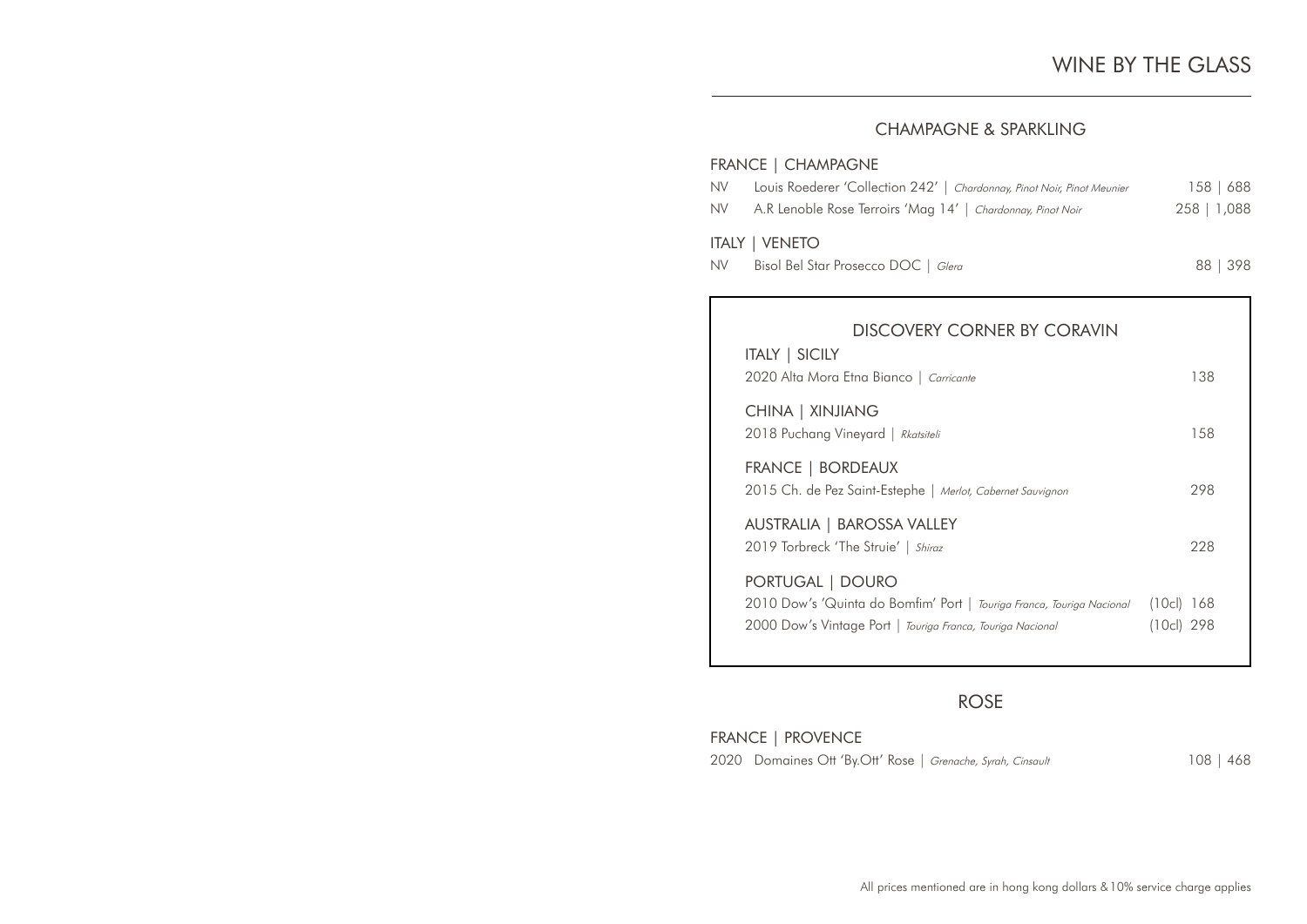# COCKTAILS, SPIRITS AND WINES BEERS

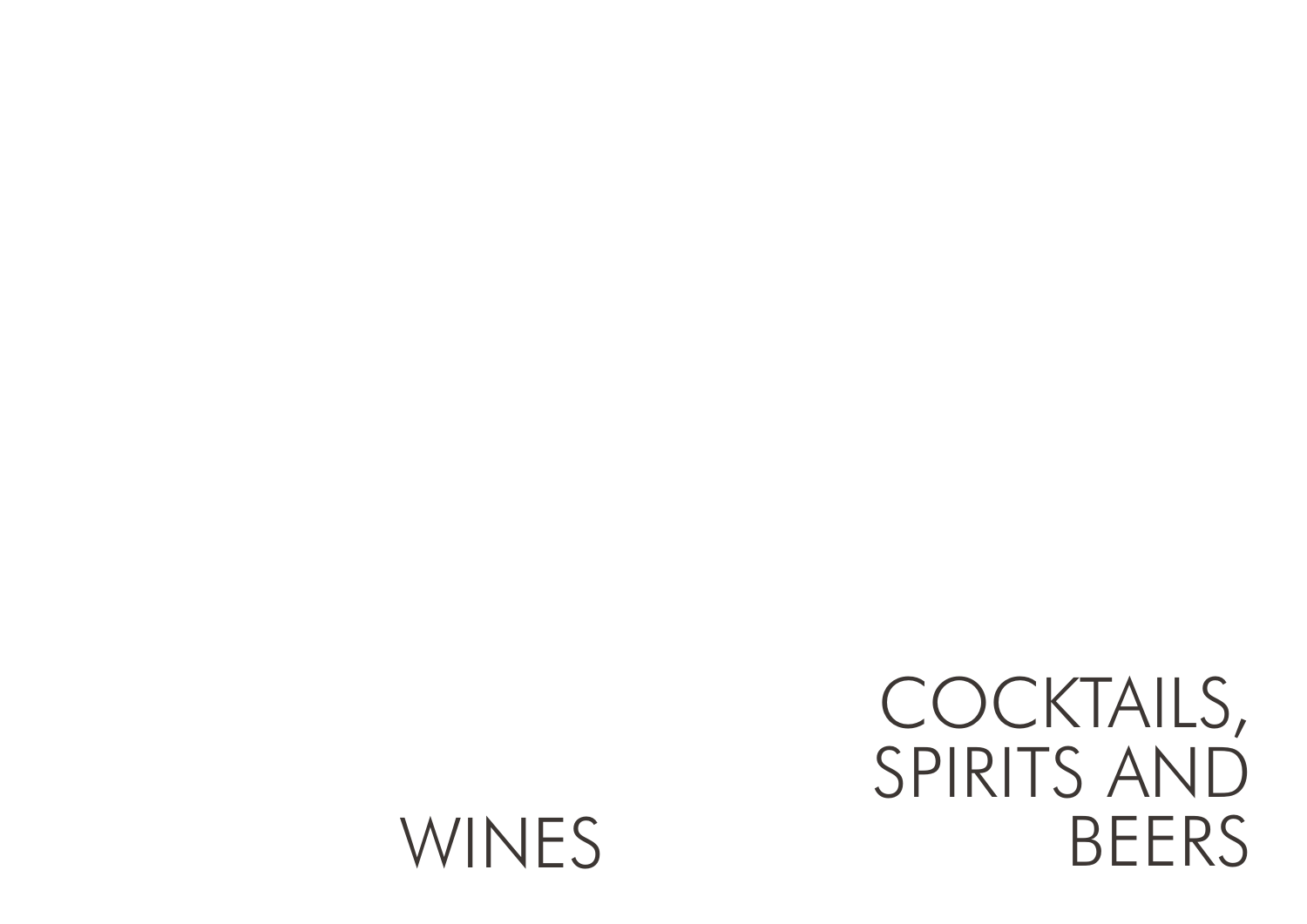# DRAUGHT

| ITALY   PILSNER       |    |
|-----------------------|----|
| Peroni nastro azzurro | 78 |

# LOCALLY CRAFT

| HONG KONG   PALE ALE<br>Pale ale citra 西楚<br>100% Citra hop, zesty, lychee tropical fruit | 78 |
|-------------------------------------------------------------------------------------------|----|
| HONG KONG   MEAD<br>Dried plum mead 單眼佬話梅蜂蜜酒<br>Sour plum, salty breeze                   | 88 |
| HONG KONG   IPA<br>Jo sun hazy ipa 早晨<br>Citra & motueka hops, fresh & fruity             | 88 |
| HONG KONG   PORTER<br>Pier coolie porter 碼頭咕哩<br>Dark, malty roasted coffee & biscuit     | 88 |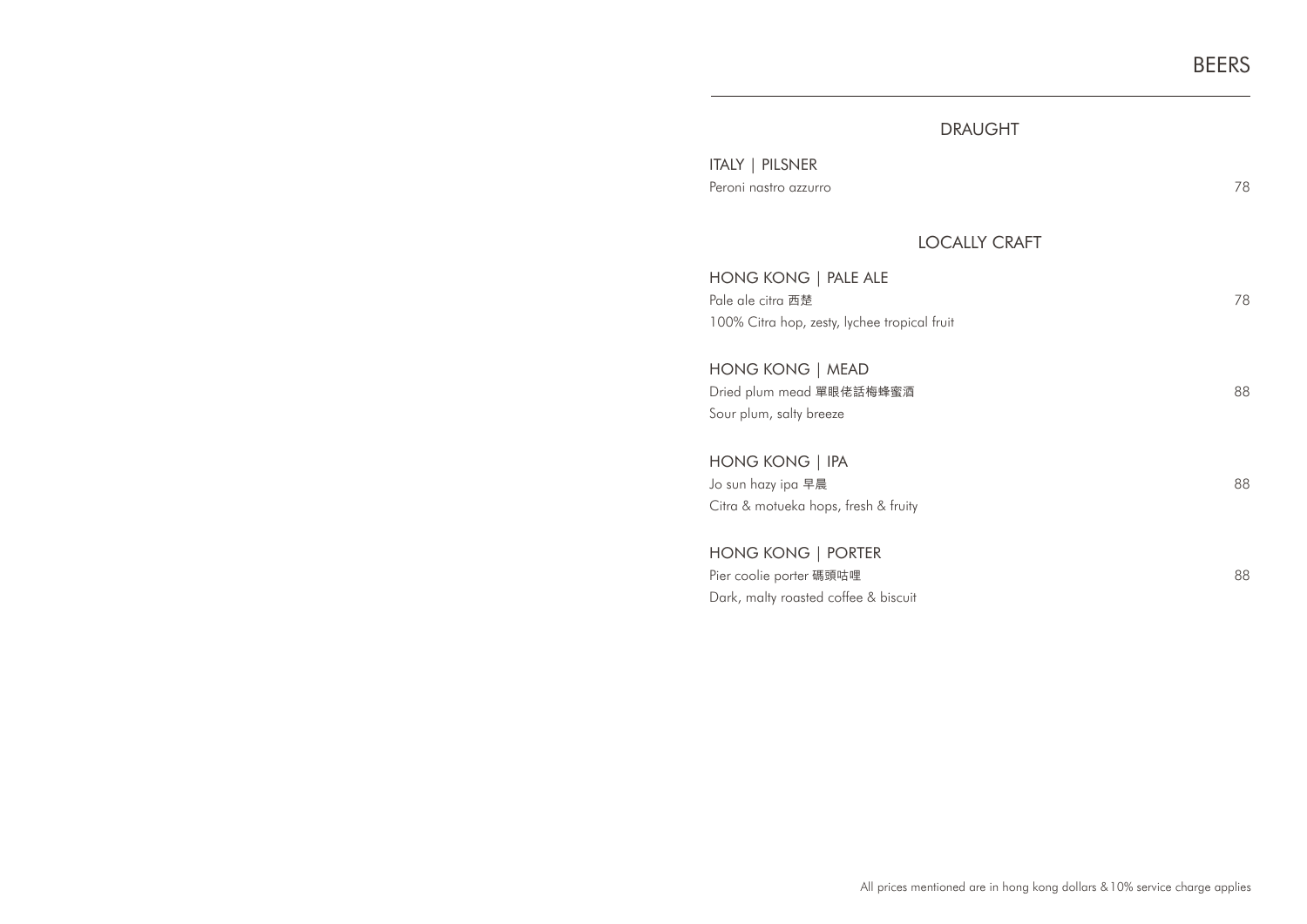# BRANDY & EAU-DE-VIE

#### FRANCE

| Deau cognac vsop                                | 148  |
|-------------------------------------------------|------|
| Remy martin xo                                  | 388  |
| Christian drouin calvados pays d'auge reserve   | 158  |
| Brana eau-de-vie de poire william 'cristalline' | 1.58 |
| Brana eau-de-vie de framboise 'cristalline'     | 168  |

# OTHER APERITIF

| <b>FRANCE</b>         |    |
|-----------------------|----|
| Henri bardouin pastis | 98 |

# OTHER LIQUEUR

| <b>FRANCE</b>                          |     |
|----------------------------------------|-----|
| Grand marnier cordon rouge             | 88  |
| La carpricieuse salted caramel liqueur | 108 |
|                                        |     |
|                                        |     |
|                                        |     |
| <b>ITALY</b>                           |     |
| Frangelico                             | 68  |
| Disaronno amaretto                     | 68  |
| Pronol limoncello                      | 68  |
| Borghetti coffee                       | 78  |

| SILVER MOJO<br>Lychee infused two moons signature dry gin, egg white, aromatic bitters<br>fresh sweet basil, house-made lychee syrup, lime juice, house-made soda water | 118 |
|-------------------------------------------------------------------------------------------------------------------------------------------------------------------------|-----|
| 'THIS IS NOT A PIPE'<br>Wild turkey rye whisky, orange bitters, house-made smoke syrup,<br>oak woodchips smoke                                                          | 108 |
| PINEAPPLE BUN<br>Vanilla infused appleton signature blend rum, pineapple juice, coconut cream,<br>nutmeg, dehydrated pineapple                                          | 98  |
| <b>OPIUM DEN</b><br>Montelobos mezcal, maker's mark bourbon, house-made aromatic bitters<br>homemade rosemary syrup, lemon juice, smoking rosemary                      | 108 |
| THE MARY<br>Bacon infused belvedere vodka, lemon juice, worcestershire sauce,<br>hawaiian black salt, cayenne pepper, fresh basil, pickles & onions                     | 98  |
|                                                                                                                                                                         |     |

| <b>GINGER BEER HIBISCUS</b><br>Fever tree ginger beer, fresh strawberries, lime juice, fresh passion fruit,<br>house-made hibiscus syrup                     | 78 |
|--------------------------------------------------------------------------------------------------------------------------------------------------------------|----|
| <b>GINGER MIMOSA</b><br>Fever tree ginger ale, orange juice, fresh ginger, locally produced honey                                                            | 78 |
| <b>VIRGIN AND TONIC</b><br>Seedlip na gin spice 94, cardamom, juniper, rosemary, fresh grapefruit                                                            | 78 |
| COS-NO-POLITAN<br>Seedlip na gin grove, cranberry juice, lime juice                                                                                          | 78 |
| <b>VEGAN MARY</b><br>Tomato juice, lemon juice, house-made vegan worcestershire sauce,<br>hawaiian black salt, cayenne pepper, fresh basil, pickles & onions | 78 |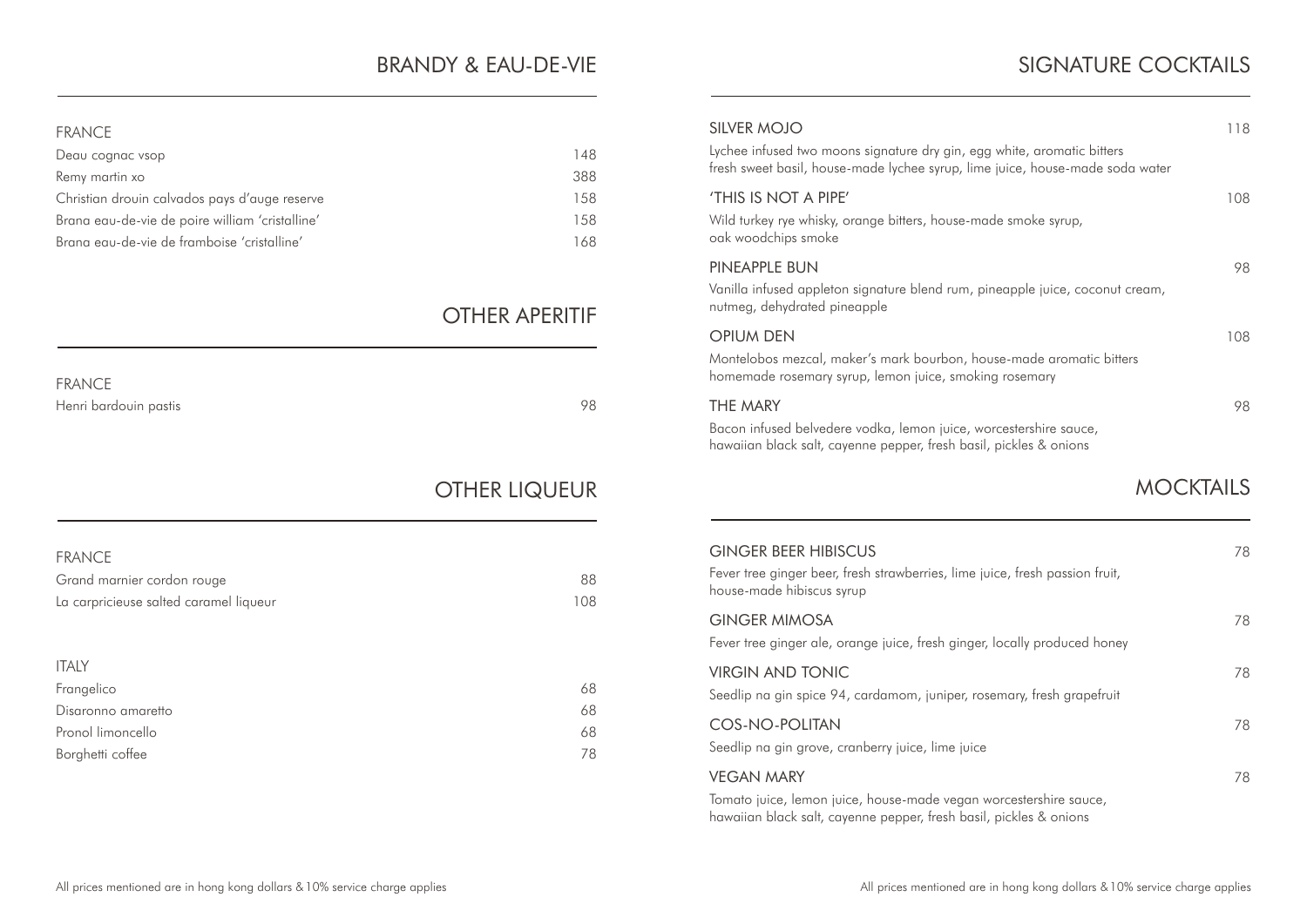| <b>SOUTH WEST</b><br>Appleton special rum, malibu coconut rum, fresh pineapple juice,<br>fresh lemon juice, orgeat syrup, egg white, chianti wine | 108 |
|---------------------------------------------------------------------------------------------------------------------------------------------------|-----|
| <b>ANCIENT TRAIL</b><br>Appleton white, house-made cinnamon syrup, house-made don's mix,<br>lime juice, ginger beer                               | 118 |
| <b>ONE LIFELINE</b><br>Tequila reposado, mezcal, chile ancho reyes, fresh lime juice<br>house-made spiced maple syrup, smoked serrano salt        | 118 |
| <b>HADES' WALL</b><br>Tequila blanco, thyme infused cointreau, rosemary syrup,<br>fresh lemon juice, fresh grapefruit juice                       | 118 |
| <b>WOODEN PILLARS</b><br>Two moons gin, coffee bean infused campari & aperol mix,<br>house-made vanilla syrup, sour mix, fresh pineapple juice    | 118 |
| <b>SLEEPY VILLAGE</b><br>Richmond gin rose bud infusion, rose wine, creme de fraise,<br>sour mix, fresh strawberries                              | 118 |
| <b>FA PING TENG</b><br>Grey goose vodka, blue curacao, fresh pineapple juice, sour mix,<br>passion fruit cordial, grenadine                       | 118 |
| <b>BLEUMING</b><br>Perfume tree gin, campari, fresh lemon juice, orange bitters,<br>house-made butterfly pea & osmanthus tea syrup                | 118 |

# WHISKY AND BOURBON

| <b>WHISKY</b>                           |     |
|-----------------------------------------|-----|
| <b>SCOTLAND</b>                         |     |
| Dewar's 12yo 'special reserve'          | 98  |
| The singleton 12yo                      | 148 |
| Aberfeldy                               | 118 |
| Smokehead                               | 138 |
| Talisker 10yo                           | 148 |
| Auchentoshan                            | 148 |
| Dalwhinnie 15yo                         | 148 |
| Laphroaig 10yo                          | 148 |
| The macallan 12yo 'sherry oak'          | 158 |
| Jura 10yo                               | 128 |
| <b>IRELAND</b>                          |     |
| Kilbeggan traditional                   | 88  |
| Teeling poitin spirit of dublin whiskey | 98  |
| <b>TAIWAN</b>                           |     |
| Kavalan concertmaster (port cask)       | 138 |
| <b>JAPAN</b>                            |     |
| Nikka from the barrel                   | 168 |
| Suntory the chita whiskey               | 178 |
|                                         |     |
| <b>BOURBON</b>                          |     |

#### BOURBON

| <b>USA</b>                           |      |
|--------------------------------------|------|
| Rebel yell kentucky straight bourbon | 88.  |
| Maker's mark bourbon                 | 108. |
| Basil hayden's 8yo bourbon           | 118. |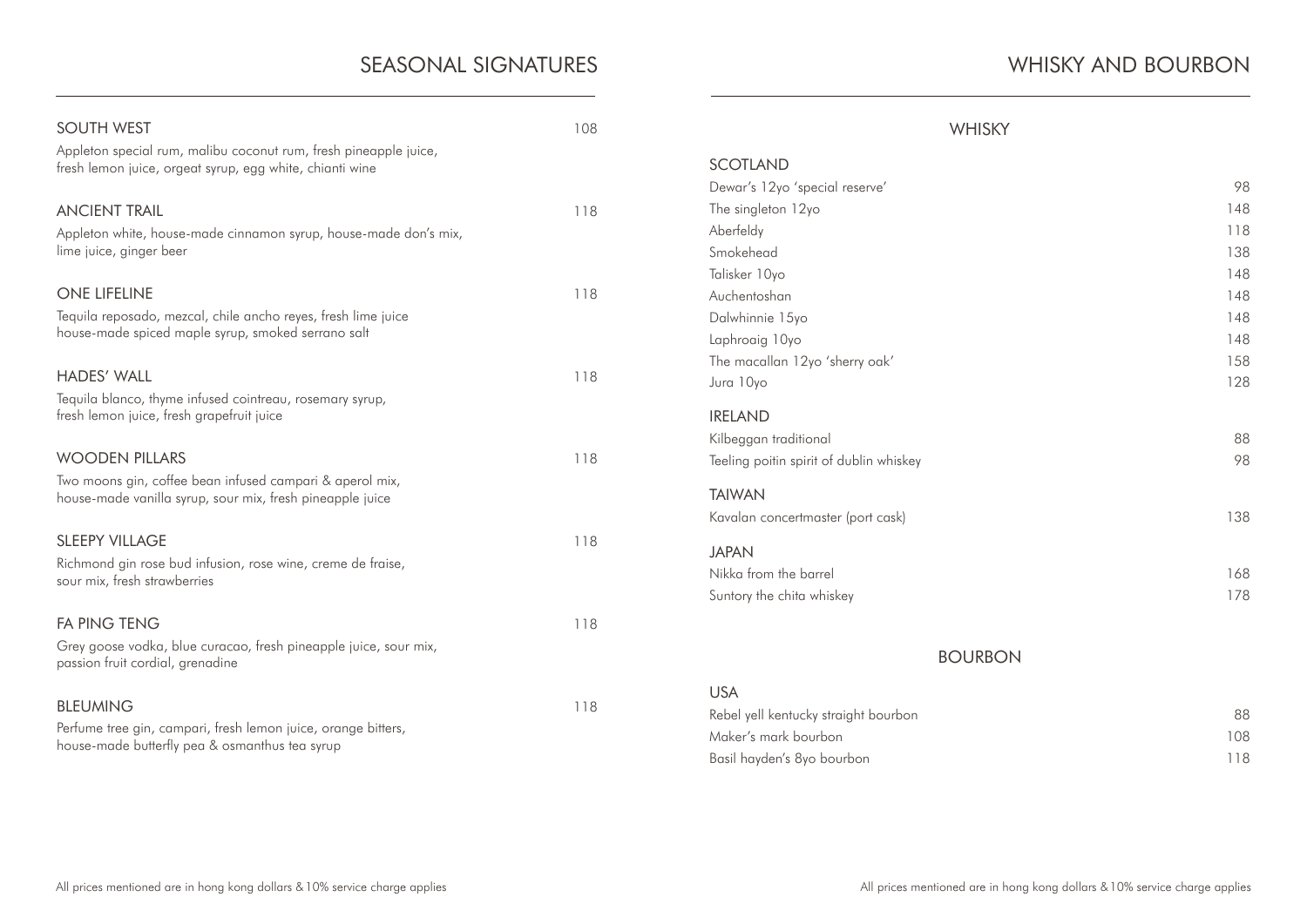# RUM AND CACHACA

# WHITE RUM

| <b>CUBA</b>                                    |     |
|------------------------------------------------|-----|
| Bacardi carta blanca                           | 68  |
| <b>NICARAGUA</b>                               |     |
| Flor de cana extra seco 4yo                    | 68  |
| <b>BARBADOS</b>                                |     |
| Malibu coconut rum                             | 78  |
| <b>MARTINIQUE</b>                              | 98  |
| Clement 'premiere canne'                       |     |
| Clement 'canne bleue' 100% blue cane           | 98  |
| <b>DARK RUM</b>                                |     |
| <b>JAMAICA</b>                                 |     |
| Captain morgan spiced rum                      | 88  |
| <b>NICARAGUA</b>                               |     |
| Flor de cana anejo classico 5yo                | 88  |
| VENEZUELA                                      |     |
| Diplomatico 'mantuano'                         | 88  |
| Diplomatico 'reserva exclusiva'                | 98  |
| <b>CUBA</b>                                    | 98  |
| Bacardi 'reserva ocho' 8yo                     |     |
| <b>TRINIDAD</b><br>The kraken black spiced rum | 98  |
| THE NETHERLANDS                                |     |
| By the dutch - batavia arrack                  | 108 |
| <b>GUATEMALA</b>                               |     |
| Ron zacapa 23yo                                | 158 |
| <b>MARTINIQUE</b>                              |     |
| Clement vsop 'rhum vieux agricole'             | 198 |

| <b>NEGRONI</b><br>Richmond london gin, campari, carpano classic vermouth                                                                         | 98  |
|--------------------------------------------------------------------------------------------------------------------------------------------------|-----|
| <b>OLD FASHIONED</b><br>Bushmills original, angostura bitters, granulated sugar                                                                  | 98  |
| <b>MANHATTAN</b><br>Wild turkey kentucky straight bourbon, carpano antica formula vermouth,<br>angostura bitters                                 | 98  |
| <b>BOULEVARDIER</b><br>Bushmills original, carpano dry vermouth, grand marnier, orange bitters                                                   | 88  |
| <b>HERMANO</b><br>Jose cuervo especial reposado, bushmills original, antica formula,<br>dom benedictine, homemade rosemary syrup                 | 98  |
| <b>OLD TOWN</b><br>Bushmills original whisky, vecchia romagna classica, sweet vermouth,<br>dom benedictine, aromatic bitters, peychaud's bitters | 108 |
| 007<br>Old tom gin, belvedere vodka, lillet blanc, carpano bianco                                                                                | 108 |
| <b>MARTINEZ</b><br>Old tom gin, carpano classico, luxardo maraschino liqueur,<br>angostura bitters                                               | 118 |

# **CACHACA**